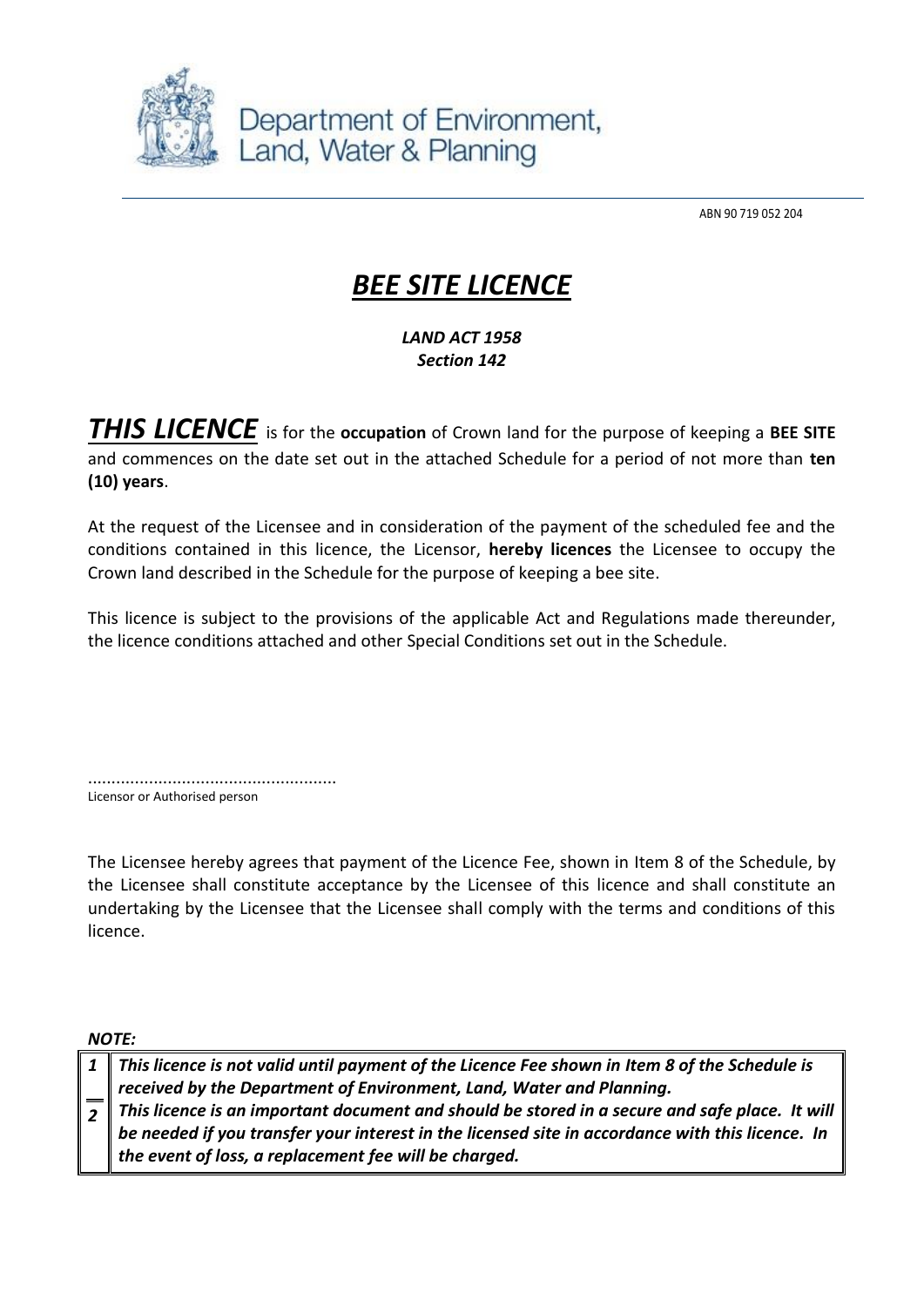# **INDEX**

# **LICENCE CONDITIONS**

**1 Grant**

# **2 Licensee's Obligations (Positive)**

- **2.1 Licence fee**
- **2.2 GST**
- **2.3 Indemnity**
- **2.4 Public Liability Insurance**
- **2.5 Maintenance**
- **2.6 Fire Protection Works**
- **2.7 Notice of Defects and other matters**
- **2.8 Compliance with Law**
- **2.9 Arrears and Interest**
- **2.10 Special Conditions**

# **3 Licensee's Obligations (Negative)**

- **3.1 Use of Licensed site**
- **3.2 Create nuisance**
- **3.3 Allow rubbish**
- **3.4 Hazardous Chemicals**
- **3.5 Shared Possession**
- **3.6 Licensor's Entry**
- **3.7 Void insurance**
- **3.8 Erection of Improvements**

# **4 General Conditions**

- **4.1 Termination upon Default**
- **4.2 Termination without Default**
- **4.3 Licensee's Chattels**
- **4.4 Licensor may remove and dispose of Licensee's chattels**
- **4.5 Licensor's Agents**
- **4.6 Notices**
- **4.7 Debt recovery**
- **4.8 Statutory and other Conditions**
- **5 Definitions**
- **6 Interpretations**

# **SCHEDULE**

**PLAN(S)**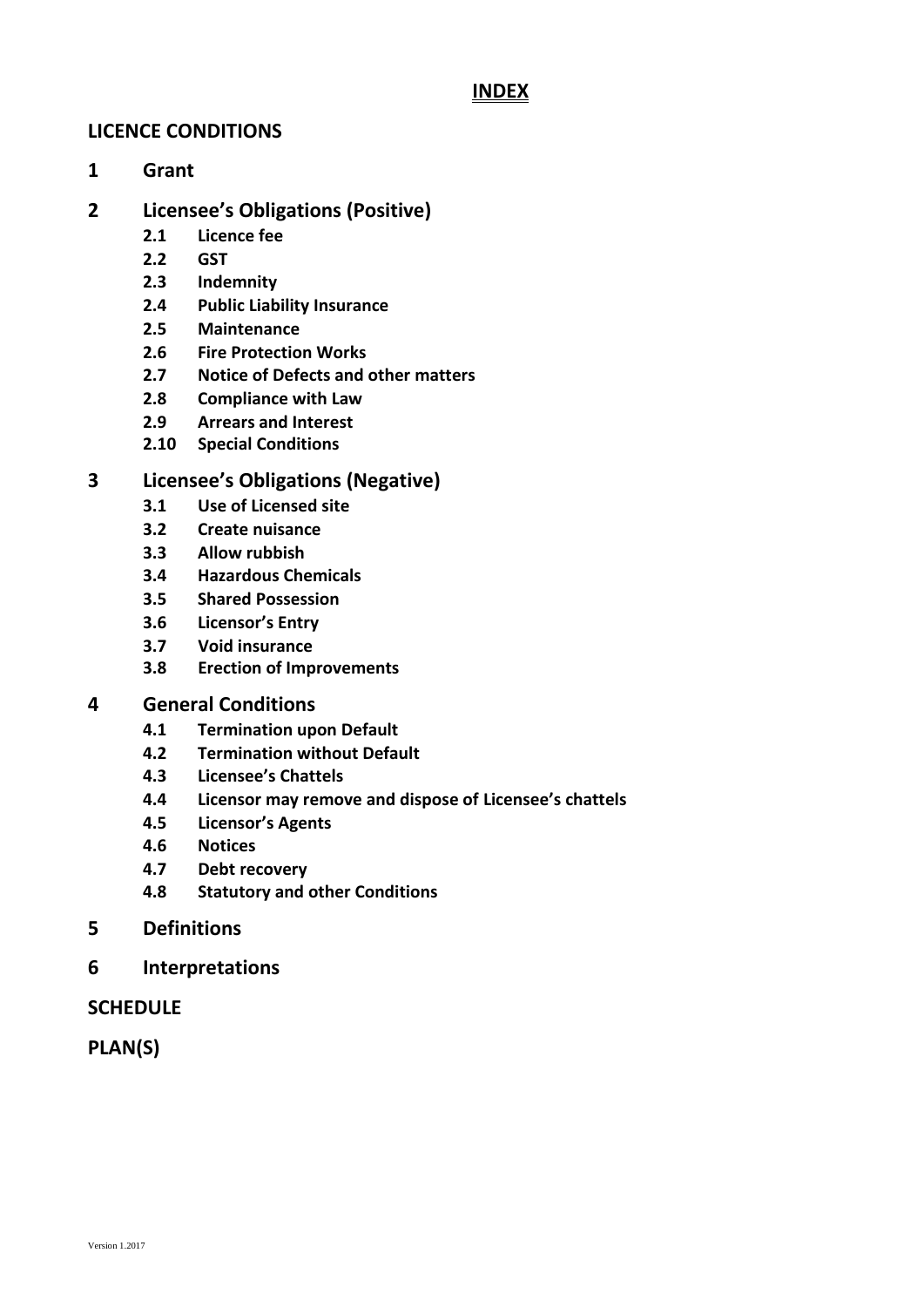## **LICENCE CONDITIONS**

# *1 Grant*

The rights conferred by this licence are non-exclusive, do not create or confer upon the Licensee any tenancy or any estate or interest in or over the licensed site or any part of it, and do not comprise or include any rights other than those granted or to which the Licensee is otherwise entitled by law.

## *2 Licensee's Obligations (Positive)*

The Licensee **Hereby Covenants** with the Licensor that during the term the Licensee will:-

#### *2.1 Licence fee*

Duly and punctually pay or cause to be paid the licence fee to the Licensor at the payment address shown in Item 3 of the Schedule or as advised by the Licensor from time to time on the days and in the manner provided in Item 3 of the Schedule without demand, deduction, set-off or abatement.

#### *2.2 GST*

Duly and punctually pay to the Licensor at the same time and in the same manner as the licence fee is payable to the Licensor (or as otherwise notified to the Licensee by the Licensor) under clause 2.1 above the amount of any GST payable on or in relation to this licence or that becomes payable by the Licensor during the period covered by the fee.

#### *2.3 Indemnity and Release*

- 2.3.1 Indemnify the Crown in respect of any claim or liability for property damage and/or injury or death of any person which arises directly or indirectly out of negligence, tort, contract, or breach of a statutory duty by the Licensee or any associated party consequential to the use or occupation of the licensed site, including, but without restricting the generality of the foregoing, the pollution or contamination of land or water, and any costs, charges and expenses incurred in connection therewith.
- 2.3.2 Release the Crown from any Claim arising from:
	- 2.3.2.1 the overlap of the licensed site with any other site(s) subject to a bee site licence held by a person other than the Licensee;
	- 2.3.2.2 the Licensee's or the Licensee's Associates' entry on or use of the licensed site;
	- 2.3.2.3 death or injury to the Licensee or the Licensee's Associates; and
	- 2.3.2.4 loss of or damage to the property, including bees, of the Licensee or the Licensee's Associates.

# *2.4 Public Liability Insurance*

Maintain a public liability insurance policy over the licensed site (providing no less limit of indemnity for any one occurrence during the policy period than the amount shown at Item 15 of the Schedule), which is endorsed (as follows), to note:

'the Crown in the right of the State of Victoria, the Secretary to the Department of Environment, Land, Water and Planning, its servants, agents and employees in respect to providing indemnity for personal injury and/or property damage caused by an occurrence, and/or for breach of Professional duty arising out of the negligent acts, errors or omissions of the Licensee and/or its servants agents and employees. The endorsement and extension to the policy does not extend to negligent acts, errors or omissions of the Crown (and others above mentioned), and is limited to the amount shown in Item 15 of the Schedule for any one occurrence.'

#### *2.5 Maintenance*

- 2.5.1 Throughout the term keep the licensed site in good order and condition having regard to the condition of the site at the commencement date;
- 2.5.2 Remedy every default of which notice is given by the Licensor to the Licensee within a reasonable time specified in the notice but in any event the time specified in the notice will not be less than 14 days; and
- 2.5.3 On expiry of this licence, return the licensed site to the Licensor in good order and condition and otherwise in accordance with the Licensee's obligations.

#### *2.6 Fire Protection Works*

Undertake all fire protection works on the licensed site required by law to the satisfaction of the Licensor and the responsible fire authority.

#### *2.7 Notice of Defects and other matters*

2.7.1 Give the Licensor prompt notice in writing of any accident to or defect in the licensed site and of any circumstances likely to cause any damage risk or hazard to the licensed site or any person on it;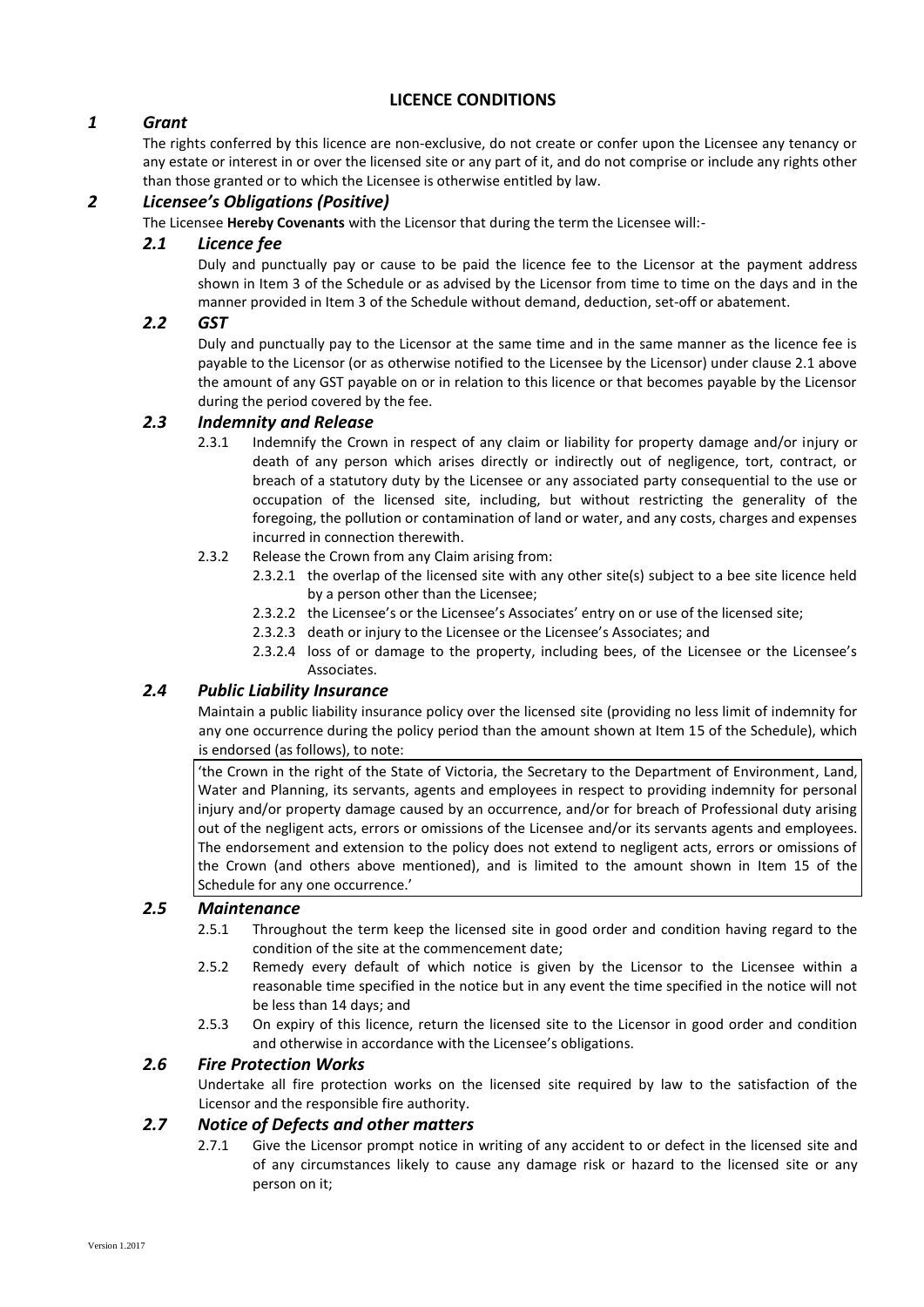- 2.7.2 Give to the Licensor within 7 days of its receipt by the Licensee a true copy of every notice, proposal or order given, issued or made in respect of the licensed site and full details of the circumstances of it;
- 2.7.3 Without delay take all necessary steps to comply with any notice, proposal or order referred to in paragraph 2.8.2 with which the Licensee is required to comply; and
- 2.7.4 At the request of the Licensor make or join with the Licensor in making such objections or representations against or in respect of any notice, proposal or order referred to in paragraph 2.8.2 as the Licensor deems expedient.

### *2.8 Compliance with Law*

Comply at the Licensee's cost with the provisions of all statutes, regulations, local laws and by-laws relating to the licensed site and all lawful orders or direction made under them, except as otherwise permitted under this licence;

#### *2.9 Arrears and Interest*

Pay to the Licensor:-

- 2.9.1 on any moneys payable by the Licensee to the Licensor and outstanding for thirty (30) days or on any judgment for the Licensor in an action arising under the Licence, interest at the penalty rate of interest for the time being made payable under the *Penalty Interest Rates Act 1983* computed from the date the moneys or judgment became payable until all moneys (including interest on them) are paid in full;
- 2.9.2 on demand all the Licensor's legal costs and disbursements payable in respect of or in connection with any transfer of this licence or under-licensing of the licensed site, any surrender of this licence*,* the giving of any consent by the Licensor or any failure by the Licensee to perform and observe this licence, or any deed or other document executed in connection with this licence.

#### *2.10 Special Conditions*

Comply with the Special Conditions (if any) contained in Item 16 of the Schedule.

#### *3 Licensee's Obligations (Negative)*

The Licensee **Hereby Covenants** with the Licensor that during the term the Licensee will not -

#### *3.1 Use of Licensed site*

Use the licensed site for any purpose other than the specified purpose.

#### *3.2 Create nuisance*

Cause or permit to be done anything which constitutes an actionable nuisance, annoyance or disturbance to other persons lawfully entitled to use the licensed site or to use any land in the vicinity or to occupiers of properties adjoining the licensed site.

#### *3.3* **Allow rubbish**

Permit any rubbish to accumulate on the licensed site.

#### *3.4 Hazardous Chemicals*

Keep any hazardous chemicals or materials on the licensed site without the Licensor's written consent which can be given or withheld at the absolute discretion of the Licensor or be given subject to conditions.

#### *3.5 Shared Possession*

Without first obtaining the written consent of the Licensor, which consent may be given or withheld in the Licensor's absolute discretion, part with or share possession of the licensed site or any part of it.

#### *3.6 Licensor's Entry*

- 3.6.1 Prevent, attempt to prevent or in any other way hinder, obstruct or permit the hindrance or obstruction of the Licensor or the Licensor's employee or agent at any time from entering and remaining on the licensed site either with or without motor vehicles or other equipment for any purpose and in particular, but without restricting the generality of the foregoing, for any of the following purposes:-
	- 3.6.1.1 retaking or attempting to retake possession of the licensed site;
	- 3.6.1.2 inspection; or
	- 3.6.1.3 any other lawful purpose.

#### *3.7 Void insurance*

Do or allow anything to be done which might result in any insurances relating to the licensed site becoming void or voidable or which might increase the premium on any insurance.

## *3.8 Erection of Improvements*

3.8.1 Except as provided in sub-clause 3.8.2, the Licensee shall not erect or permit the erection of any improvement on the licensed site without the Licensor's prior written approval, which can be given or withheld at the absolute discretion of the Licensor or be given subject to conditions.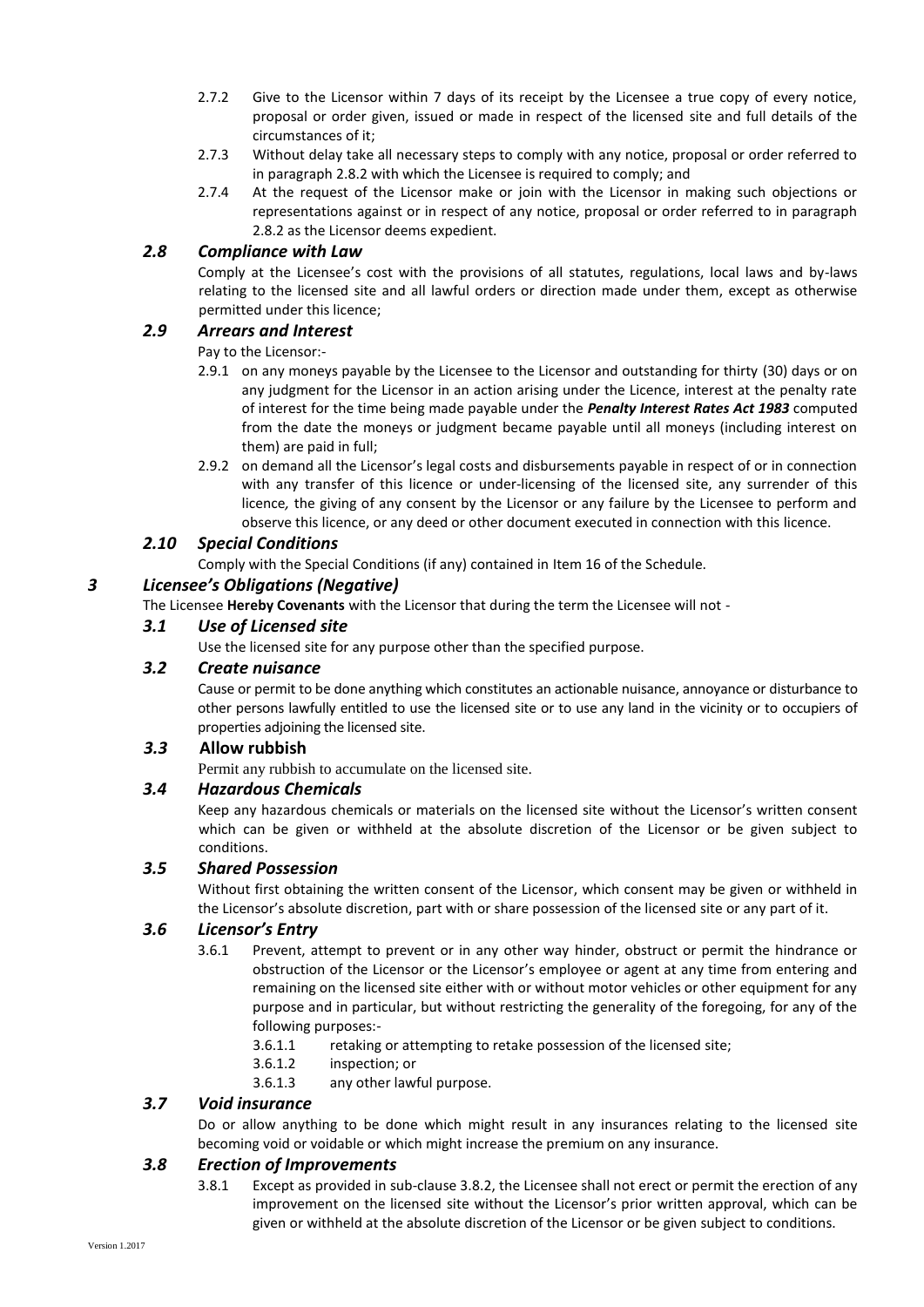3.8.2 Despite sub-clause 3.8.1, the Licensee may erect or permit the erection of a sign for the purposes of identifying the site as a bee site and to provide its contact details.

# *4 General Conditions*

## *4.1 Termination upon Default*

If the Licensor is satisfied, after giving the Licensee a reasonable opportunity to be heard, that the licensee has failed to comply with any terms or conditions of the licence, the Licensor may by written notice to the Licensee, declare that the licence is cancelled, and upon cancellation the Licensee will not be entitled to any compensation whatsoever.

## *4.2 Termination without Default*

- 4.2.1 In addition to and not in substitution for the power to cancel this licence under clause 4.1, the Licensor may by giving to the Licensee at least 30 days written notice to that effect, cancel this licence on the date specified in that notice notwithstanding that there has been no breach by the Licensee of any term or condition of this Licence.
- 4.2.2 If the licence is terminated under this clause the Licensee is entitled to receive and will be paid by the Licensor a refund of an amount of the licence fee paid.
- 4.2.3 The amount of refund will be determined by the Licensor on a pro rata basis, taking into account any period of the licence remaining at the date of cancellation.
- 4.2.4 Except as provided in sub clauses 4.2.2 and 4.2.3 above no compensation is payable in respect of the cancellation of the licence.

#### *4.3 Licensee's Chattels*

- 4.4.1 Except as provided in sub-clause 4.4.3 the Licensee's chattels shall remain the property of the Licensee.
- 4.4.2 On the cancellation or expiration of the licence the Licensee must, within a period of time specified by the Licensor, remove all Licensee's chattels from the licensed site and forthwith make good all damage caused to the licensed site by the placement or removal of Licensee's chattels to the satisfaction of the Licensor.
- 4.4.3 If the Licensee's chattels are not removed at the end of the period of time specified under subclause 4.4.2, the Licensee's chattels shall become the property of the Licensor.

#### *4.4 Licensor may remove and dispose of Licensee's chattels*

If the licence expires, or is cancelled, the Licensor may at the end of the period of time specified under Clause 4.4.2 remove the Licensee's chattels and store them at the Licensee's expense without being liable to the Licensee for trespass, detinue, conversion or negligence. After storing them for at least 30 days, the Licensor may sell or dispose of them by auction, private sale, gift, distribution or otherwise and apply the net proceeds towards the payment of any moneys owed by the Licensee to the Licensor.

#### *4.5 Licensor's Agents*

Every act or thing to be done, decision to be made or document to be signed pursuant to this licence by the Licensor and not required by law to be done, made or signed by the Licensor personally may be done made or signed by any person or class of person to whom such power has been delegated by the Licensor.

#### *4.6 Notices*

Any notice consent or demand or other communication to be served on or given to the Licensee by the Licensor under this licence shall be deemed to have been duly served or given if it is in writing signed by the Licensor and delivered or sent by pre paid post to the Licensee's address set out in Item 5 of the Schedule or to the latest address stated by the Licensee in any written communication with the Licensor.

#### *4.7 Debt recovery*

All moneys payable by the Licensee to the Licensor under this licence are recoverable from the Licensee as liquidated debts payable on demand.

#### *4.8 Statutory and other Conditions*

- 4.8.1 The Licensee must comply with the requirements of the *Apiary Code of Practice (May 2011)*, or any subsequent variation, modification or substitution of that Code, in the conduct of apiculture within the licensed site.
- 4.8.2 The Licensee must be a registered beekeeper under the *Livestock Disease Control Act 1994*. Note: Under section 48(5) of the *Livestock Disease Control Act 1994*, a beekeeper from another State or Territory who is registered under a corresponding provision of an Act of another State or Territory is not required to be registered if keeping bees for less than three months in Victoria. If that beekeeper wants to occupy a bee site for a period longer than three months, the beekeeper must register under that Act.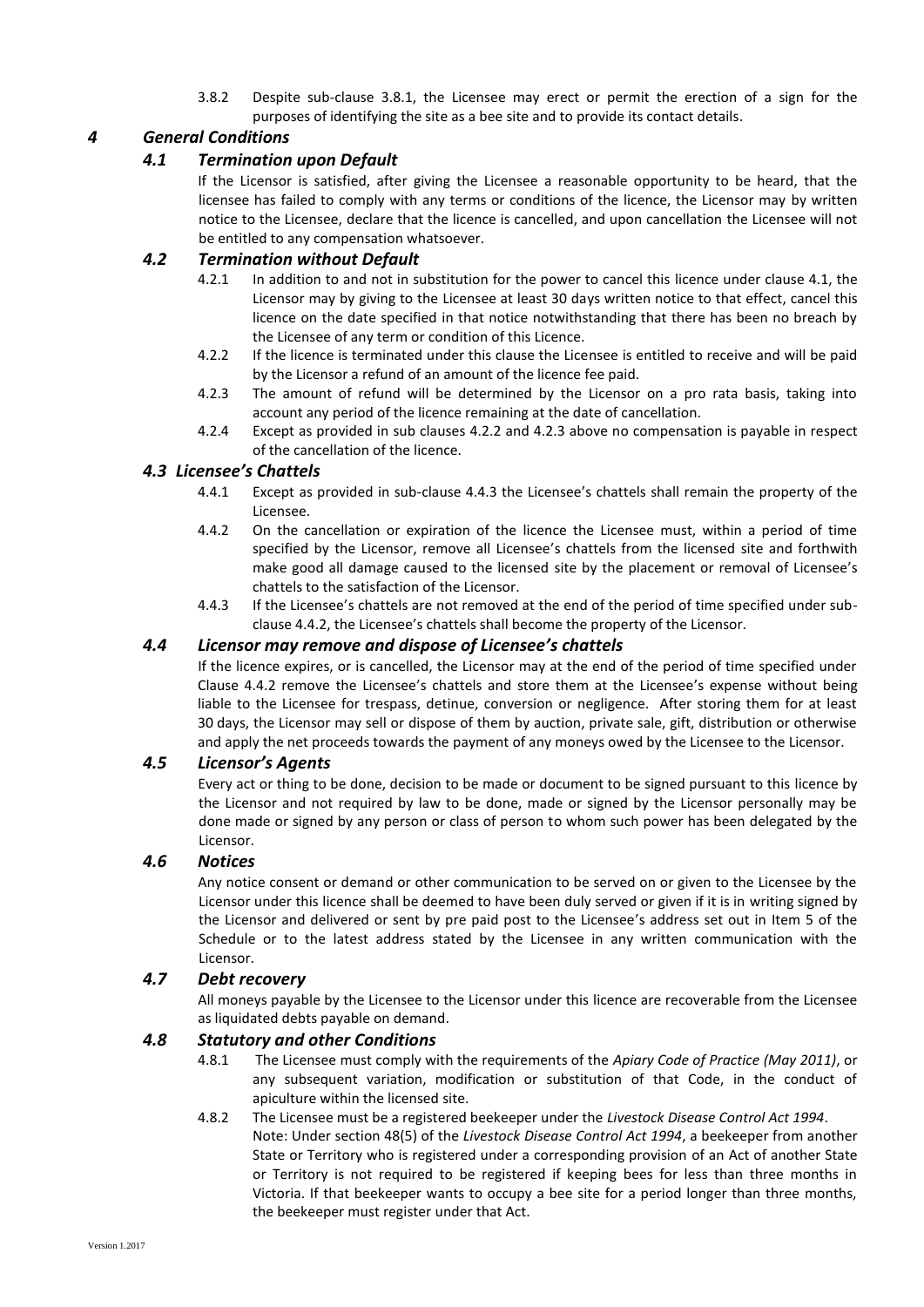- 4.8.3 If the Licensee is not a registered beekeeper under the *Livestock Disease Control Act 1994*, it will not be permitted to place hives on the licensed site until such time as it can prove registration to the reasonable satisfaction of the Licensor. If the Licensee is not registered within a reasonable time as determined by the Licensor, the Licensor may cancel this licence.
- 4.8.4 The Licensee must, when in physical occupation of the licensed site, protect the licensed site from fire and extinguish any fire which may break out on or spread to the licensed site, and must observe all fire protection provisions of any relevant legislation.
- 4.8.5 The Licensee may use a smoker, as defined in the Forests (Fire Protection) Regulations 2014, to assist the management of bees, except on days of total fire ban when the Licensee must first obtain a permit under section 40 of the *Country Fire Authority Act 1958*.
- 4.8.6 When in occupation of the licensed site between 1 September and 30 April, the Licensee must have available at all times appropriate firefighting equipment, being at least one knapsack spray pump with a tank capacity of not less than 9 litres which is fully charged with water, and a rakehoe or similar instrument capable of removing grass, shrubs, vegetation and other inflammable material from the area of the fire.
- 4.8.7 The Licensee acknowledges that any proposed transfer of this licence to another person is governed by section 146 of the *Land Act 1958*.
- 4.8.8 The Licensee is entitled, without payment, to cross by the shortest practicable route any Crown land held under agricultural licence which is located between the licensed site and any public road or track, provided the Licensee closes any gates or slip panels it may open. Note: Access across Crown land held under agricultural licence is subject to any further conditions set out at item 16 of this Schedule and to any directions given by an Authorised Officer under section 79(1A) of the *Forests Act 1958*.
- 4.8.9 As provided in the Land Conservation (Vehicle Control) Regulations 2013, the Licensee is authorised to drive off road or utilise management vehicle only roads and tracks only to the extent necessary for the conduct of apiculture in accordance with this licence, provided that the Licensee does not damage public land including management only vehicle roads and tracks. Note: The Licensee is not permitted to use any seasonally closed road/s for access to or egress from the licensed site.
- 4.8.10 The Licensee must not keep or permit to remain on the licensed site any dog or other animal, other than a honeybee.
- 4.8.11 The Licensee must not sow any seeds or attempt to cultivate or improve pasture on the licensed site, including the use of any fertiliser.
- 4.8.12 The Licensee must not apply any chemicals that are not directly related to the husbandry of bees within the licensed site, including any pesticides or herbicides.
- 4.8.13 Where there is a reasonable requirement and when directed by the Licensor, the Licensee must provide water at the Licensed site.
- 4.8.14 The Licensee must produce proof of identity upon request of any Authorised Officer.
- 4.8.15 The Licensee agrees that:
	- 4.8.15.1 it will locate its apiary at or close to the centre of the licensed site; and

4.8.15.2 the licensed site may overlap by a margin of up to 10% of the licensed site with one or more other sites subject to a bee site licence.

#### *5 Definitions*

Unless inconsistent with the context or subject matter each word or phrase defined in this clause has the same meaning when used elsewhere in the licence.

"*Apiary Code of Practice (May 2011)*" means the document first published June 1997, and revised May 2011 and published by the Victorian Government Department of Planning and Community Development, Melbourne; a copy of which may be obtained from the Department of Environment, Land, Water and Planning.

"**Authorised Officer**" means a person appointed as an authorised officer under Part 9 of the *Conservation, Forests and Lands Act 1987*.

"**Claim**" means any present or future, actual or contingent, claim, demand, right, suit, cause of action, proceeding, complaint, liability, loss cost or expense that the Licensee has or might have against the Crown.

"**commencement date**" means the date described in Item 6 of the Schedule and is the first day of the term;

"**Crown**" means the Crown in right of the State of Victoria and includes the Licensor and each employee and agent of the Crown or the Secretary;

"**Department**" means the Department of Environment, Land, Water and Planning or its successor in law;

"**GST**" means a goods and services tax within the meaning of the *A New Tax System (Goods and Services Tax) Act 1999.*

"**hazardous chemical**" includes gas, inflammable liquid, explosive substance, pesticide, herbicide, fertilizer and other chemicals;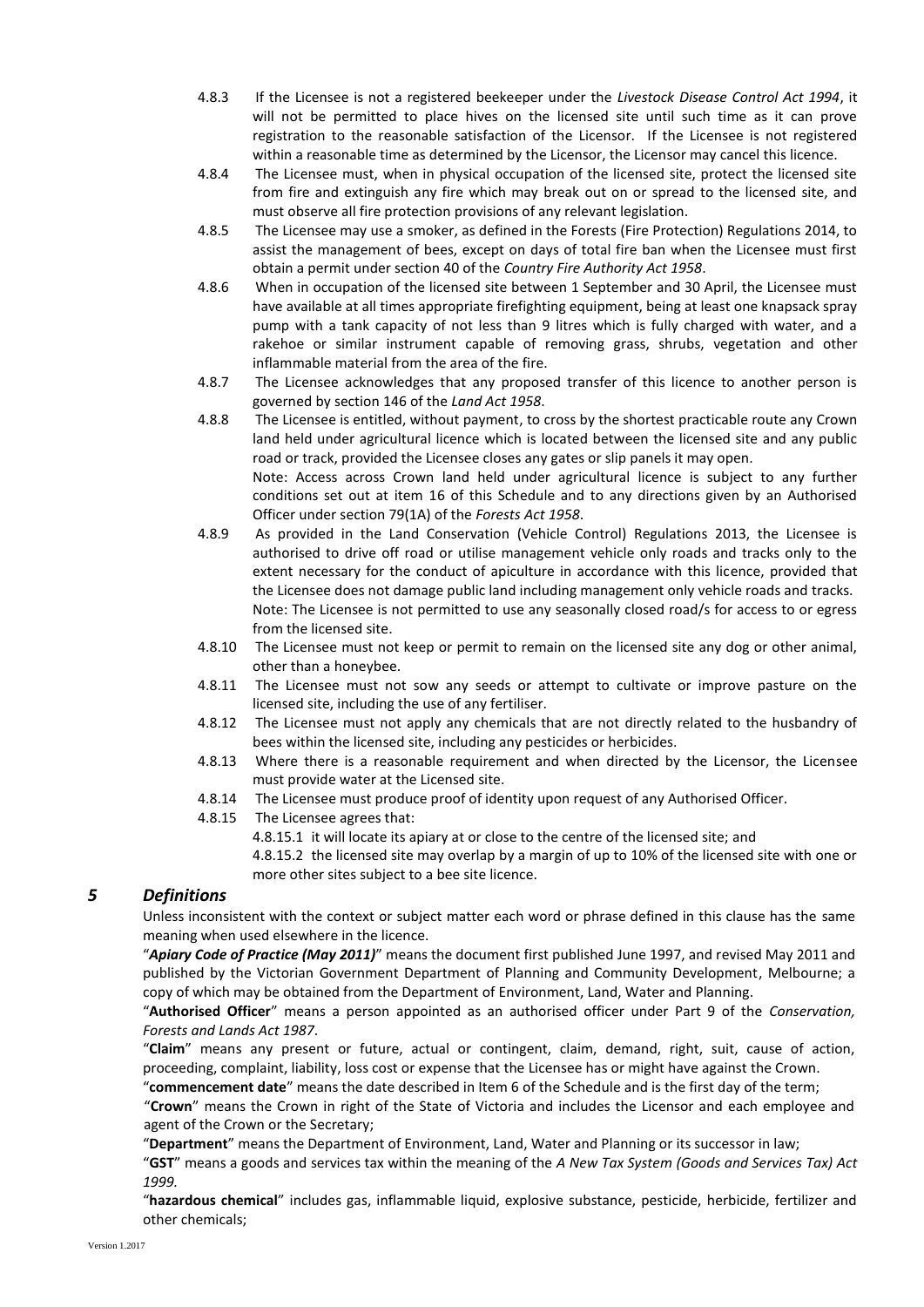"**improvement**" includes building, dam, levee, channel, sign, permanent fence, or other structure and any addition to an existing improvement;

"**licensed site**" means the land described in Item 11 of the Schedule;

"**Licence fee**" means the licence fee described in Item 8 of the Schedule as varied during the term;

"**Licensee**" means the person named in Item 4 of the Schedule and includes the permitted transferees and successors in law to a Licensee;

"**Licensee's Associates**" means the Licensee's agents, employees or sub-contractors or any other persons for whose acts or omissions the Licensee is vicariously liable as well as the Licensee's visitors, invitees and sublicensees;

"**Licensor**" means the Minister of the Crown for the time being administering Division 9 or Part 1 of the *Land Act 1958*;

"**person**" includes a body corporate as well as an individual;

"**responsible fire authority**" means for land in:

a) national park, State forest or protected public land within the meaning of the *Forests Act 1958*, the Secretary to the Department of Environment, Land, Water and Planning (as constituted under Part 2 of the *Conservation, Forest and Lands Act 1987*).

b) the country area of Victoria within the meaning of the *Country Fire Authority Act 1958* (which includes Crown land not being national park, State forest or protected public land, within the meaning of the Forests Act 1958 ), the Country Fire Authority.

c) the metropolitan fire district within the meaning of the *Metropolitan Fire Brigades Act 1958* (which includes Crown land not being national park, State forest or protected public land, within the meaning of the *Forests Act 1958*), the Metropolitan Fire Brigade.

"**schedule**" means the schedule to this Licence;

"**Secretary**" means The Secretary to the Department of Environment, Land, Water and Planning, the body corporate established under the *Conservation, Forests and Lands Act 1987*;

"**sign**" includes names, advertisements and notices;

"**term**" means the period of time set out in Item 7 of the Schedule, as and from the commencement date;

"**writing**" includes typewriting, printing and photography and other modes of representing or reproducing words in a visible form and "written" has a corresponding meaning.

#### *6 Interpretation*

- 6.1 A reference importing the singular includes the plural and vice versa.
- 6.2 The index and headings are included for ease of reference and do not alter the interpretation of this Licence.
- 6.3 If any day appointed or specified by this licence falls on a Saturday, Sunday or a day appointed under the *Public Holidays Act 1993* as a holiday for the whole day the day so appointed or specified is deemed to be the first day succeeding the day appointed or specified which is not a Saturday, Sunday or day appointed as a holiday.
- 6.4 References to an Act of Parliament or a section or schedule of it shall be read as if the words "or any statutory modification or re-enactment thereof or substitution therefor" were added to the reference.
- 6.5 If the Licensee comprises more than one person, the covenants and agreements contained in this licence shall be construed as having been entered into by, and are binding, both jointly and severally on all and each of the persons who constitute the Licensee.
- 6.6 References to clauses, sub-clauses and Items are references to clauses, sub-clauses and Items of this licence respectively.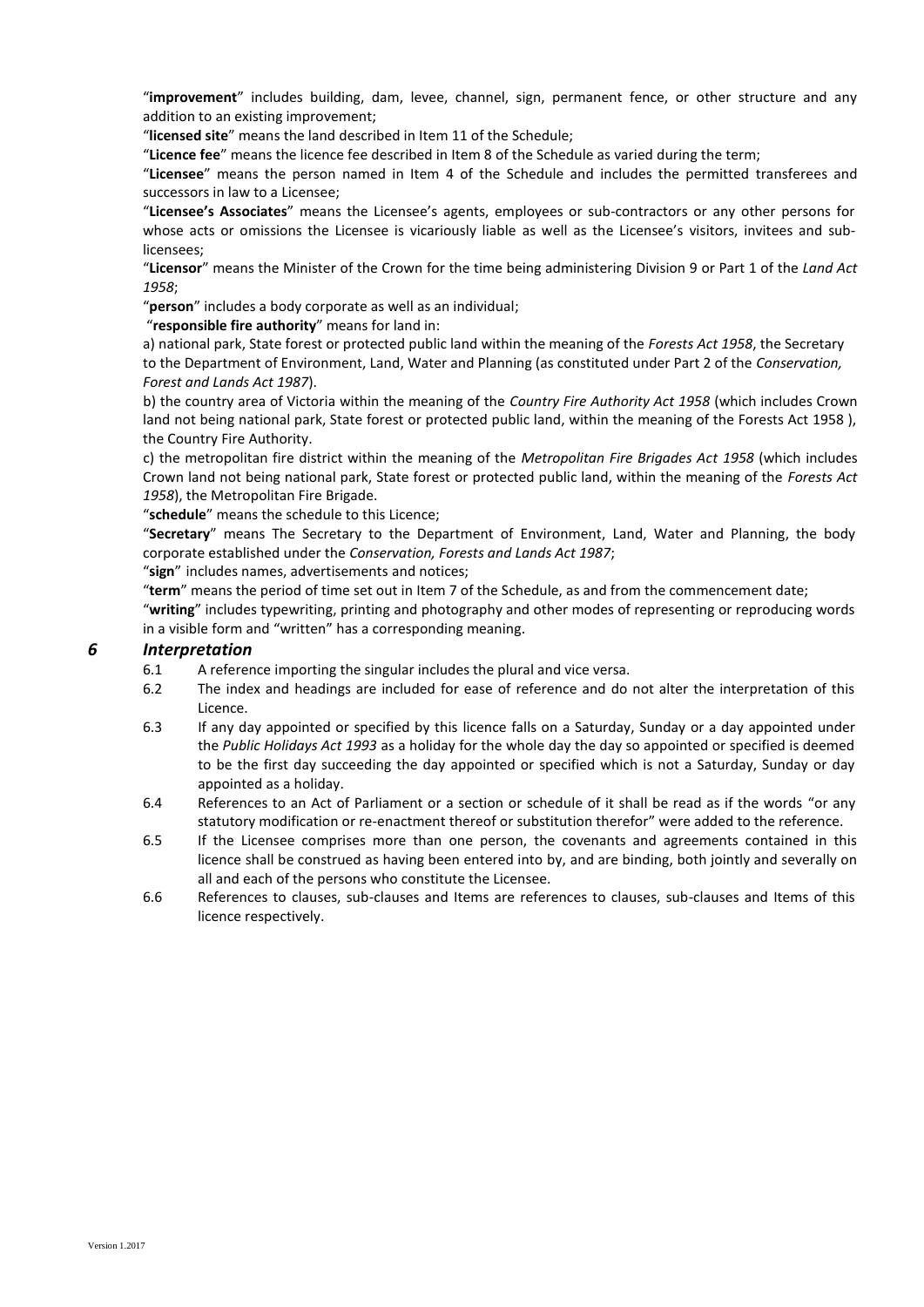#### **ITEM**

# **SCHEDULE**

| $\mathbf{1}$   | <b>Licence Number</b>                                                |                                                                                           |
|----------------|----------------------------------------------------------------------|-------------------------------------------------------------------------------------------|
| $\overline{2}$ | Licensor                                                             | Minister for Energy, Environment and Climate Change                                       |
| 3              | <b>Licensor's Address</b>                                            |                                                                                           |
| 4              | Licensee                                                             |                                                                                           |
| 5              | <b>Licensee's Address</b>                                            |                                                                                           |
| 6              | Commencement<br>Date                                                 |                                                                                           |
| $\overline{7}$ | <b>Term</b>                                                          |                                                                                           |
| 8              | Fee (fee payable as<br>determined under<br>section 144)              |                                                                                           |
| 9              | Payable                                                              |                                                                                           |
| 10             | <b>Site Number</b>                                                   |                                                                                           |
| 11             | <b>Licensed site</b>                                                 | Part of Crown Allotment XX, Parish of XX being the land shown hatched on the Plan(s)      |
| 12             | <b>Category (tick the</b><br>box for the<br>appropriate<br>category) | Category 1 bee site: diameter 1.6KM<br>$\Box$<br>Category 2 bee site: diameter 3.2KM<br>П |
| 13             | <b>Powers under</b><br>which licence<br>granted                      | Section 142 Land Act 1958                                                                 |
| 14             | <b>Specified Purposes</b>                                            | Keeping a bee site                                                                        |
| 15             | <b>Amount of Public</b><br><b>Liability Insurance:</b>               |                                                                                           |
| 16             | <b>Special Conditions</b>                                            | 16.1<br>(Complete as required, e.g. site specific conditions.)                            |